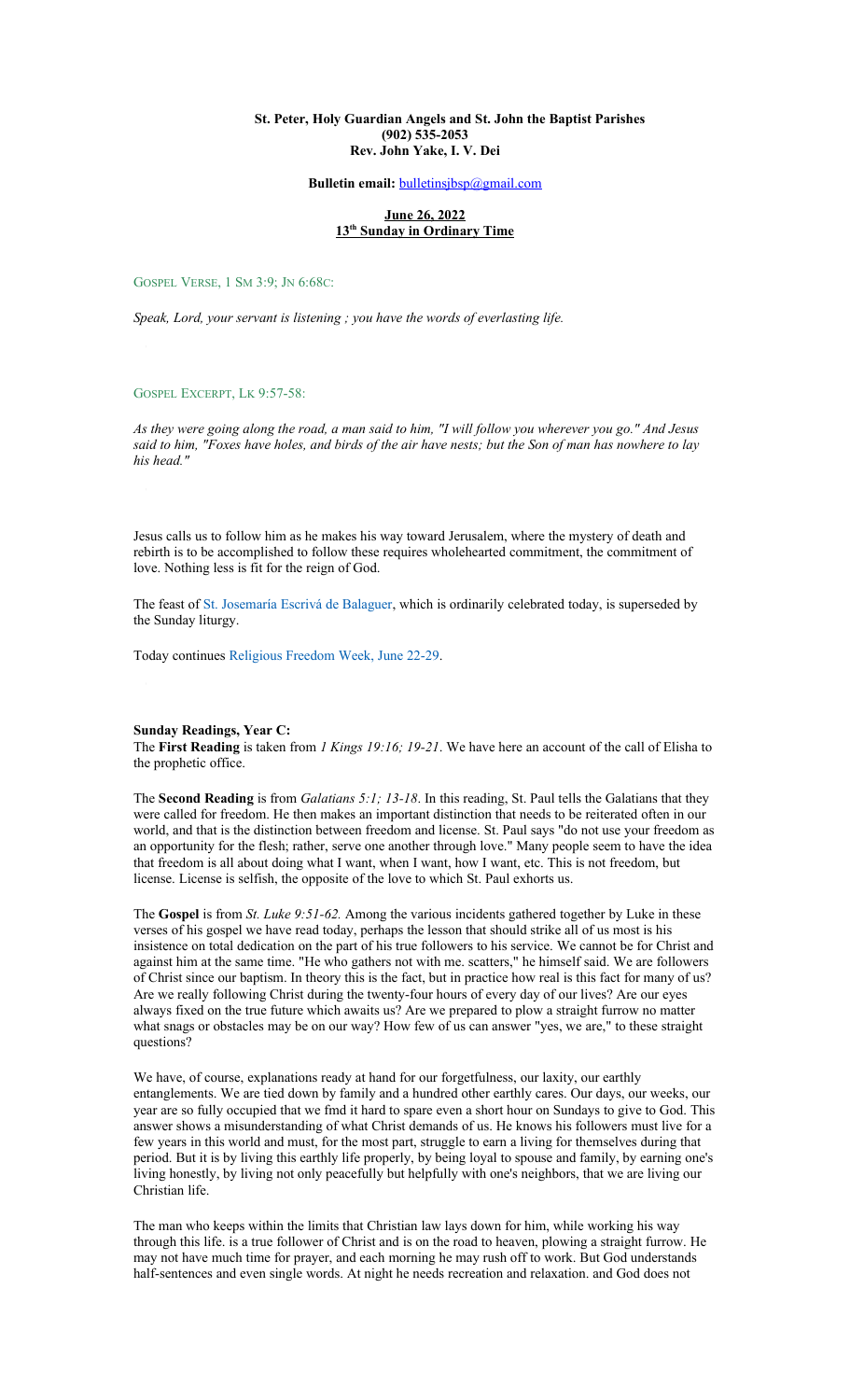expect long prayers from him—if he has worked honestly and has given the example of true Christianity to his fellow-workers, he has honored God all day. He has prayed well. A few words of thanks to God, a request for pardon for all the mistakes made since morning, before lying down to sleep at night, will give such a man nothing to fear should God call him to judgement during the night hours.

If we only realized how reasonable God's demands are, and how every demand he makes on us is for our own benefit and not his, we would be a little more generous in our. response to his calls. He does not need us—we need him. We could slip in a few more short prayers during the day: we could find more time to take a true interest in the eternal and less in the temporal. We could manage to give a helping hand and a word of encouragement to a needy neighbor. Yes, all of us could do a lot more to show to Christ and to the world that we are following him gladly and honestly. We are not looking back while plowing our Christian furrow.

—Excepted from *The Sunday Readings*, Fr. Kevin O'Sullivan, O.F.M.

**Sacrament of Baptism please call the office: Rev. John Yake, I.V. Dei**

## **Instructors for baptism:**

Mary Fougere, SJB 902) 535-2699 Rose Pâté, SP (902) 302-7011 Vera Doucette, HGA (902) 785-4018

#### **Sacrament of Matrimony**

Please call Fr. Yake six months prior to the wedding date. Call Family Service of Eastern Nova Scotia to register for upcoming courses 902-849- 4772. Ask for Tasia Boucher, thoucher@fsens.ns.ca

#### **Weekday Masses**

**Tuesday, June 28, 2022 SJB 4:00 PM**

**Wednesday, June 29, 2022 SP 9:00 AM**

**Friday, July 1, 2022 11:00 AM + Jerome Martell**

**Saturday, July 2, 2022 SH** 4:00 PM<br> **HGA** 5:30 PM 5:30 PM **+ Jerome Martell**

#### **Sunday, July 3, 2022**

| SJB              | 9:00 AM  |
|------------------|----------|
| + Wally Cook     |          |
| SP               | 10:30 AM |
| + Ignatius Burke |          |

#### **Receipts**

# **Holy Guardian Angels June 18, 2022** Envelopes  $& Loose$  \$ 787.00 Candles 29.50<br>Dues 100.00  $100.00$ **Total \$ 916.50**

**St. John the Baptist June 19, 2022** 

| Envelopes & Loose | 670.00 |
|-------------------|--------|
| Cemetery          | 365.00 |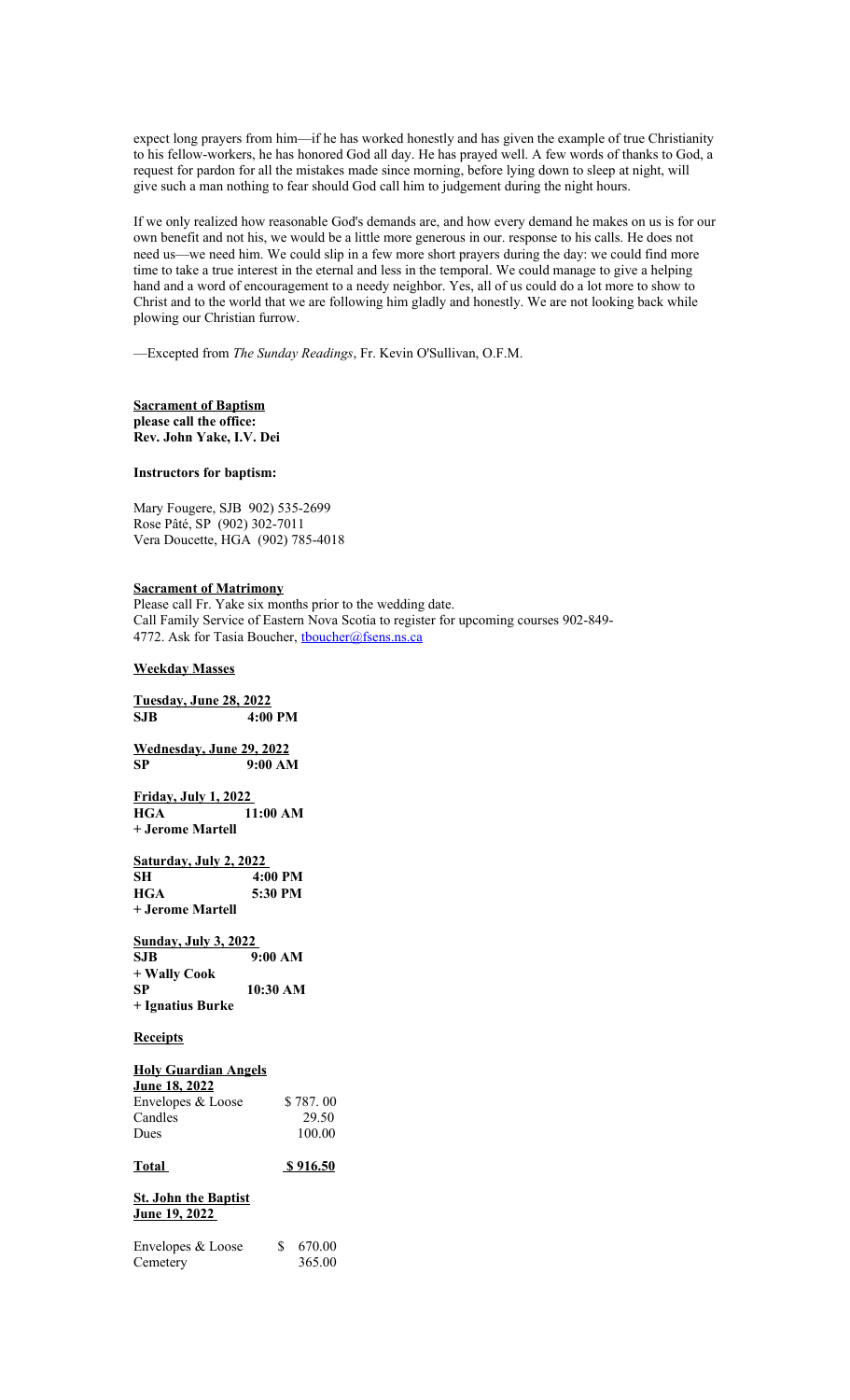| Total                                         | \$1,035.00                 |  |
|-----------------------------------------------|----------------------------|--|
| St. Peter's<br><u>June 19, 2022</u>           |                            |  |
| Envelopes & Loose<br>Candles<br>Cemetery Fund | \$695.00<br>21.00<br>70.00 |  |
| Total                                         | \$786.00                   |  |
|                                               |                            |  |



**10ffice of the Bishop** Diocese of Antigonish 168 Hawthorne Street, P.O. Box 1330 Antigonish, NS B2G 2L7 Chancery 902-863-3335 / Fax 902-863-0037 Residence 902-863-1557 E-mail: bishopkirkpatrick@dioceseofantigonish.ca (Pastoral note  $10/2022$ )

June 11, 2022 (Feast of St. Barnabas – 'man of encouragement')

## My Dear Clergy and Faithful

It has been a long and difficult journey to reach this point. The debt obligation of the Diocese of Antigonish necessary to settle the class action lawsuit has been extinguished and no further property sales will be required for settlement of the debt. We are most grateful to so many people and parishes who sacrificed their time, talent, and resources to assist us with this tremendous debt. There are too many people to thank by name, our lawyers, realtors, parish communities, and members of various diocesan committees who worked tirelessly. Our thanks to the Sisters of St. Martha for their generosity. Our thanks to Archbishop Brian Dunn, my predecessor who provided such leadership and oversight.

Now property sales will proceed as intended by Canon Law. Parishes can sell properties as long as they receive permission from the diocese. You will need to use our realtors, since we have developed the expertise to sell land at a fair market value. Once a sale is finalized, all costs of the sale, i.e., legal fees, commissions, migration, etc., as well as any outstanding receivables owing to the Diocese will be paid from the proceeds of the sale. Remaining funds will be then paid to the Parish.

Thank you for your generosity and service to our diocese.

Fraternally in Christ,

+ Wayne Kirkpatrick

Bishop Wayne Kirkpatrick

## **Death of the mother of Rev. A. Asor, O.S.A.**

*PERLA NEO ASOR* died on Wednesday, June 15, 2022. May her soul rest in peace and the Lord give consolation to the family and loved ones during this time of mourning.

#### **COMMUNITY EVENTS**

**A celebration of life for Paula Kyte** will be held at the Bras D'Or Lakes Inn on July 16th, from 1 to 3pm. All are welcome.

**SH:** 1: The outdoor Mass at Our Lady of Guadalupe Shrine will be held on Sunday July 10<sup>th</sup> at 2pm. This mass will take place in front of the Shrine, behind Sacred Heart Church in Johnstown, please bring your own chair. An invitation is extended to all parishioners along with priests, as well as visitors, friends, and tourists. All are welcome to come and join us in our special day of celebration.

2: **An Eat-in or Take-out Strawberry** Festival will be held on Sunday July  $10^{th}$ , from 2:00 pm – 5:00 pm. Lots of Biscuits, Bonnach, Oat cakes/Strawberries and Tea.

3. **The Johnstown Landing Artisan & Farmers Outdoor Market**: Dates: June 18. July 2, 16, 30, August 13, 27, September 10, 24, October 8 The location is directly across from the Johnstown Parish Hall located at 15290 Highway 4 in Johnstown. The outdoor market will run bi weekly starting Saturday June 4th ending the season on Saturday October 8th, 2022.

**HGA:** Acadian Festival meeting will be held on Sunday July 3 @ 1pm. There's less than a month and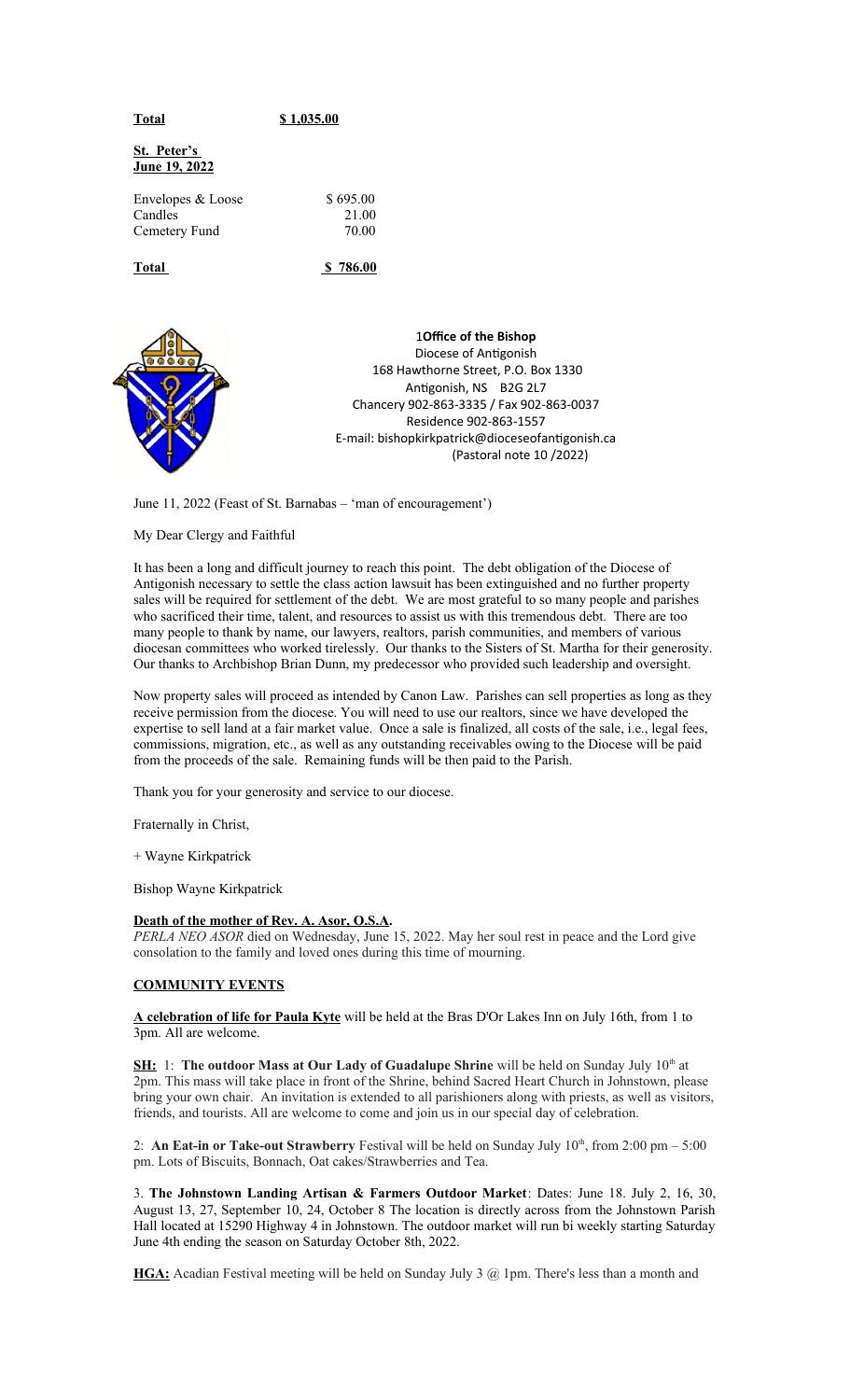we are still looking for volunteers. If you can help out please attend this meeting as it will be our last. Should you want to help out but cannot make the meeting please contact Nicole 902 293-6651 or Raymonde 902 587-2675 or 902 227-8552.

**HGA:** A mass of the resurrection will be held for our beautiful mom, Beatrice Gracie-Pottie, formerly of L'Ardoise on Tuesday July 5th @ 2 pm at The Holy Guardian Angels Parish in L'Ardoise with burial to follow. A luncheon will follow at the Community Centre. United in Marriage in 1958 and death in 2022 on this very special day. Our deepest heartfelt gratitude to all for assisting us. We respectfully request you wear masks. Kindest Regards, Wanda, Paula and Brenda Gracie.

#### **Knights of Columbus Yard Sale**

**CHANGE OF DATE:** The sale will be on **June 25th and 26th from 9:00 AM to 4:00 PM**. Donations of goods will be accepted and maybe some help as **"Many hands make light work." Will be held at glebe house parking lot.**

#### **Upcoming Events**

### **June 24**

#### **Global Rosary Relay for Priests**

Worldpriest is inviting you once again to join us on June 24 (Feast of the Sacred Heart of Jesus) in the Global Rosary Relay to pray and offer the Holy Rosary for our Beloved Priests. On this special day, the entire globe will be united in prayer for our Priests.

Last year, Canada won a special award from Worldpriest for Outstanding Participation and Promotion of the Global Rosary Relay. We are hoping to multiply our numbers even more this year.

You may pray the Holy Rosary in your home, gather in your parish church, as a prayer group, etc. For more information about Worldpriest/The Global Rosary Relay, please see: [www.worldpriest.com](https://antigonishdiocese.us11.list-manage.com/track/click?u=46108c95b96680ff598b4aa1d&id=4f9fab1a7e&e=60939d450d) If you are interested in joining us, please contact: Isabel Gillis (Canadian Worldpriest Representative) [4isabelgillis@gmail.com](mailto:4isabelgillis@gmail.com) 902-870-3831

# **Now Open for the Season:**

**Mother of Sorrows Pioneer Shrine Gift Shop, Mabou** The gift shop is now open daily from 1:00 to 4:00 pm. **Hours for the gift shop will be extended as of June 1 to 10:00 am to 4:00 pm.** The Shrine has been open for visitation throughout the winter, and remains open daily for visitation. Thank you for your support and we look forward to seeing you again. Inquiries: 902-945-2221

### **Volunteers Invited**

#### **for the Papal Visit to Canada**

Volunteering for Pope Francis' pastoral visit to Canada from July 24 to 29, 2022 can be of enormous personal, social and spiritual benefit.

If you are 18 or older and willing to share your time and talents, organizers are seeking many volunteers for innumerable tasks during the papal visit, from greeting and directing pilgrims, to providing translation services, aiding guests with special needs and performing a variety of other roles, including posting images and messages on social media.

If you are under 18, you are welcome to apply to volunteer if accompanied by a parent or guardian.

# **To apply, visit the website:**

[https://www.papalvisit.ca/volunteer/](https://antigonishdiocese.us11.list-manage.com/track/click?u=46108c95b96680ff598b4aa1d&id=635ff3c79c&e=60939d450d)

### **Eucharistic processioncaused fire to cease!**

In 1631, a young farm girl, foolishly kindled a fire with dry hay. Because of a heavy wind, the fire spread to the town of Dronero. Every attempt to extinguish the flames proved useless. **A Capuchin friar, Maurice da Ceva, inspired by his great love of the Blessed Sacrament took the monstrance containing the large Host from the Church of St. Brigid and in procession walked to where the fire was raging. The fire at once subsided.**

The**Divine Praises**or**Laudes Divinae**is an 18th-century expiatory prayer,traditionally recited during Benediction of the Blessed Sacrament.

**THE DIVINE PRAISES**